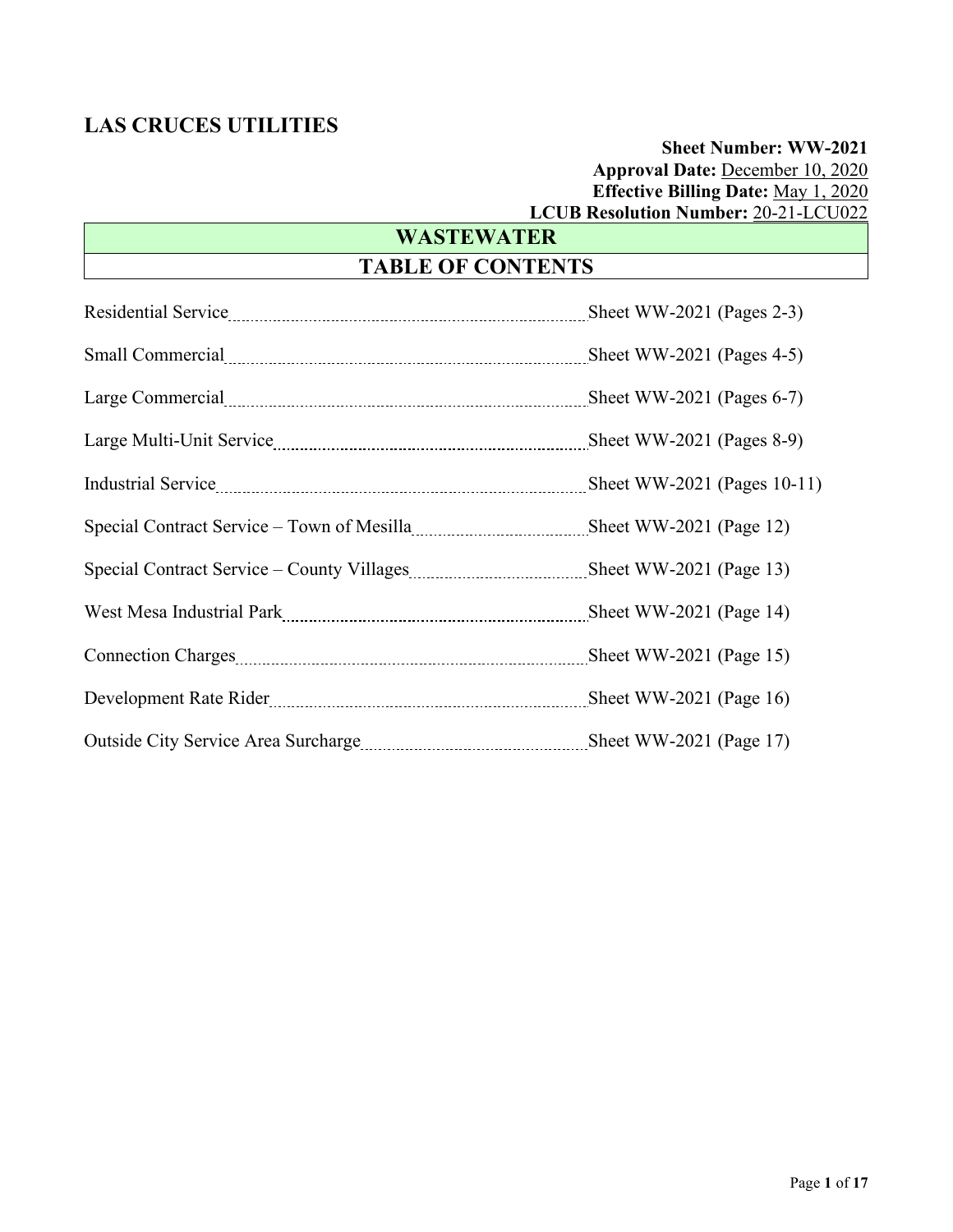### **Sheet Number: WW-2021 Approval Date:** December 10, 2020 **Effective Billing Date:** May 1, 2020 **LCUB Resolution Number:** 20-21-LCU022

# **WASTEWATER RESIDENTIAL SERVICE**

### **AVAILABILITY**

Available in the Las Cruces Utilities wastewater service area for the exclusive use of a single watermetered family residence for domestic purposes. Service to buildings attached to the residence, including garages and other minor buildings for the use of the residents, may also be through the residential meter. Service to a residence, which is used in part for commercial purposes but predominantly for residential purposes, shall be served under this rate schedule.

### **RATE**

The bills are the sum of:

### **Access Charge**

| Per month            | \$7.63 |
|----------------------|--------|
|                      |        |
| <b>Volume Charge</b> |        |
| First 3,000 gallons  | \$1.84 |
| Over $3,000$ gallons | \$3.50 |

### **Tax and Franchise Fee**

Applicable Tax and Franchise Fee are assessed by a Governmental Authority and not included in Cost of Service Rates.

### **BILLING UNITS**

### **Landscape Metered Customers**

For customers with a landscape meter, the volume shall be based on 100% of water consumed each month, as measured through the non-landscape meter, and will be billed monthly.

### **Applicable to Options A and B**

Initially all customers will be billed under Option A unless customer notifies Customer Central that they elect to be billed under Option B. Once an option is selected a customer shall remain under that option until the next time the billing system calculates the winter average billed consumption (typically in the March billing cycle), but in no case for less than twelve consecutive months.

### **Option A**

The unit of measure for calculating the volume charge per separate meter dwelling unit with city water shall be 1,000 gallons. Volume shall be based on 90% of the average of water consumed in December, January, and February billing cycles. If the customer history at their active service site is not available, then the residential class water average will be used in the calculation. This volume will be calculated annually and billed monthly as of the billing month of March of each year.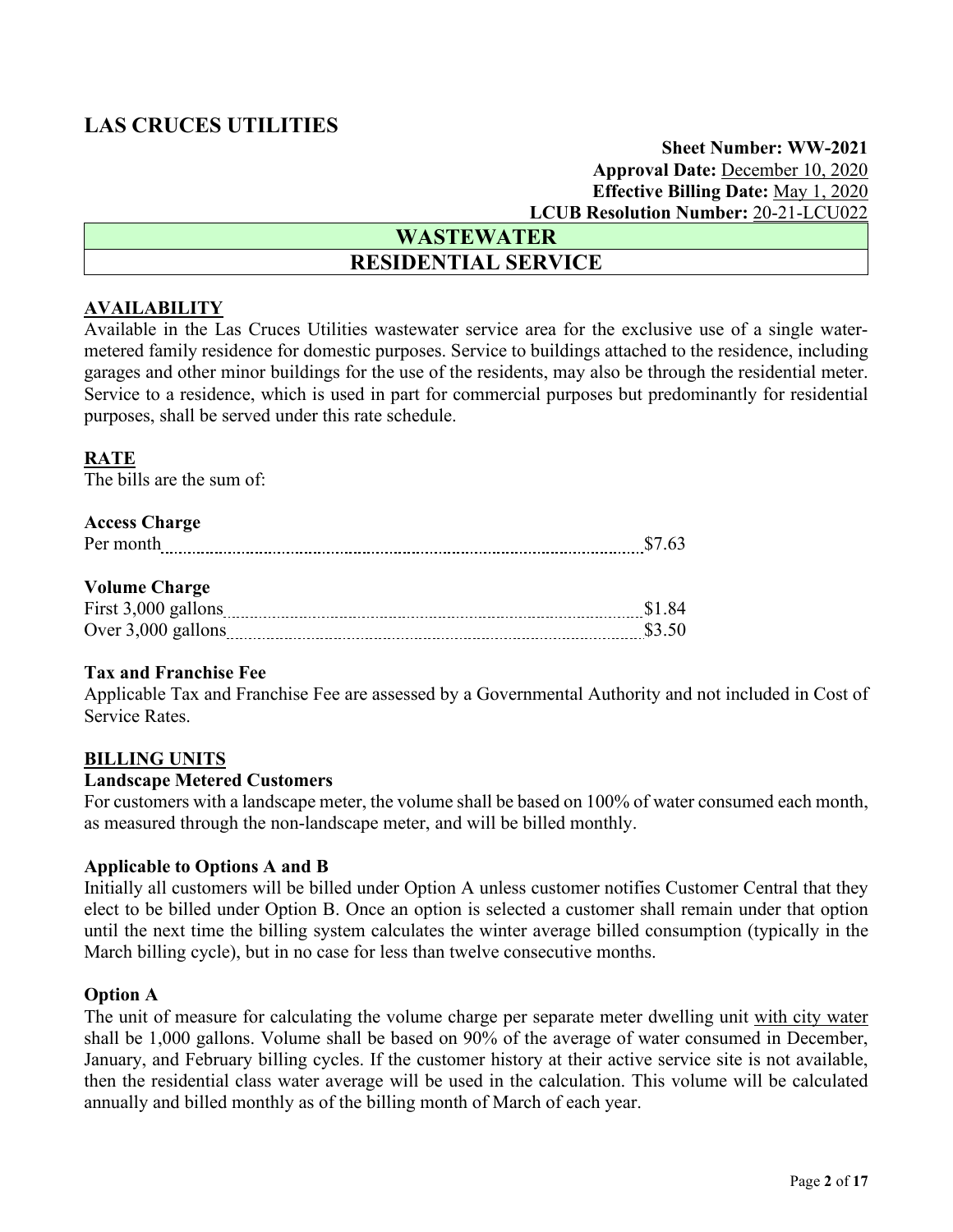The unit of measure for calculating the volume charge per dwelling unit without city water shall be 1,000 gallons. The volume shall be set at a monthly fixed amount equal to 90% of the residential class water average billed in December, January, and February. This monthly fixed volume also applies to customers that are connected to city water and wastewater system but rely on an alternate potable water source. This volume will be calculated annually and billed monthly as of the month of March of each year.

## **Option B**

The unit of measure for calculating the volume charge per dwelling unit with city water shall be 1,000 gallons. Volume shall be based on 90% of the average of water consumed for each month during a period of twelve consecutive months. Once this option is chosen a customer shall remain under Option B for a twelve-month minimum period.

Option B is not available to customers without city water.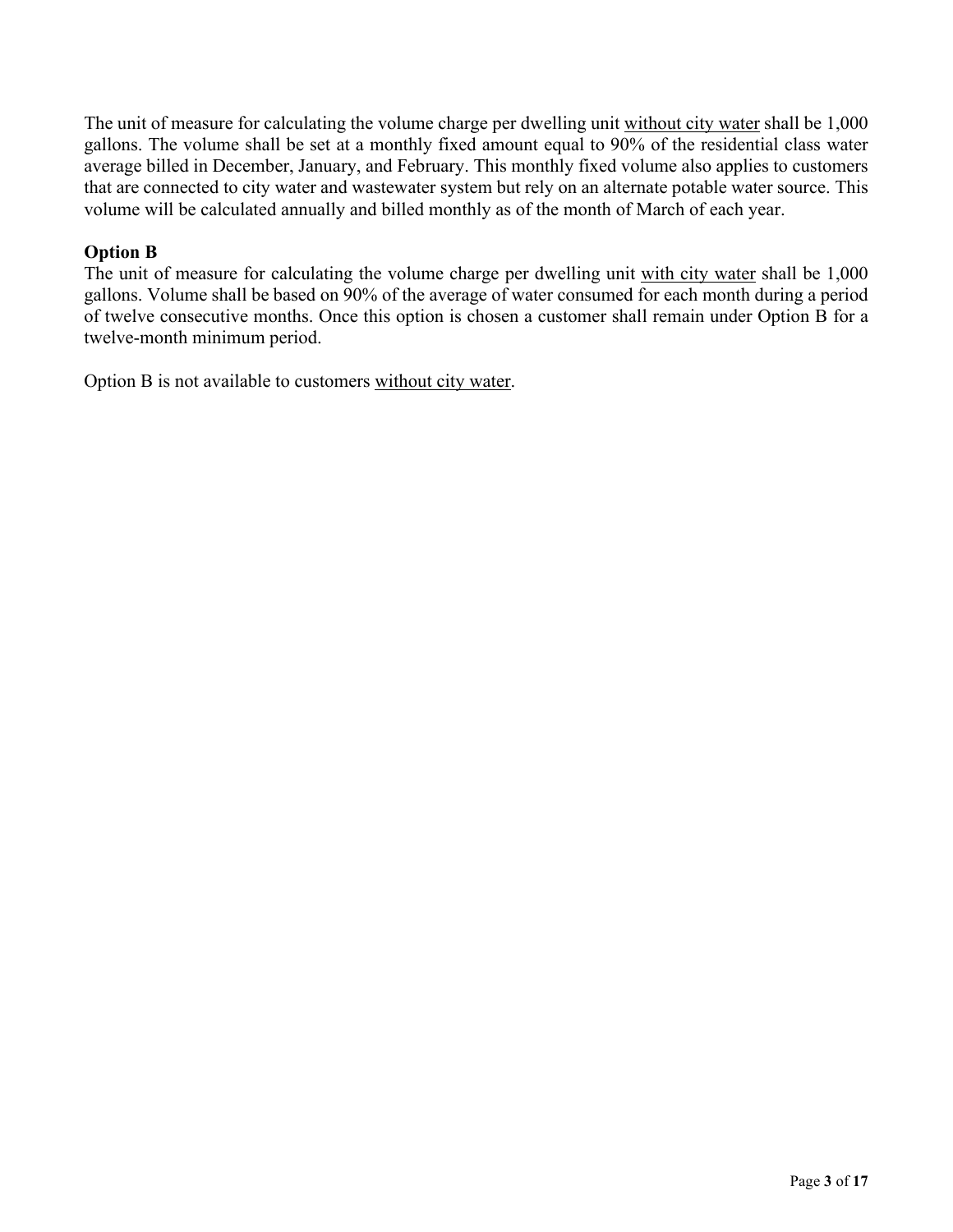**Sheet Number: WW-2021 Approval Date:** December 10, 2020 **Effective Billing Date:** May 1, 2020 **LCUB Resolution Number:** 20-21-LCU020

### **WASTEWATER**

# **SMALL COMMERCIAL SERVICE**

### **AVAILABILITY**

Available in the Las Cruces Utilities wastewater service area for any establishment engaged in the operation of a business, or institution, whether or not for profit.

Such enterprises will include, but not be limited to, clubs, hotels, motels, schools, hospitals, multi-unit complexes, churches, parks, and municipal, county, state and federal buildings.

This rate applies to such customers whose monthly billed water volume is less than 50,000 gallons of nonlandscape metered water consumption for at least three of the twelve-months of the rate classification review period. The rate classification is a period of twelve consecutive billing months that Las Cruces Utilities will review annually to determine the customer's appropriate rate classification. A customer's rate classification will not be changed in the absence of at least twelve consecutive months of billing history.

### **RATE**

The bills are the sum of:

### **Access Charge**

| $\mathbf{r}$ |  |
|--------------|--|
|--------------|--|

### **Volume Charge**

Per 1,000 gallons **\$1.61** 

### **Tax and Franchise Fee**

Applicable Tax and Franchise Fee are assessed by a Governmental Authority and not included in Cost of Service Rates.

### **BILLING UNITS**

### **Landscape Metered Customers**

For customers with a landscape meter, the volume shall be based on 100% of water consumed each month, as measured through the non-landscape meter, and will be billed monthly.

### **Applicable to Options A and B**

Initially all customers will be billed under Option A unless the customer notifies Customer Central that they elect to be billed under Option B. Once an option is selected a customer shall remain under that option until the next time the billing system calculates the winter average billed consumption (typically in the March billing cycle), but in no case for less than twelve consecutive months.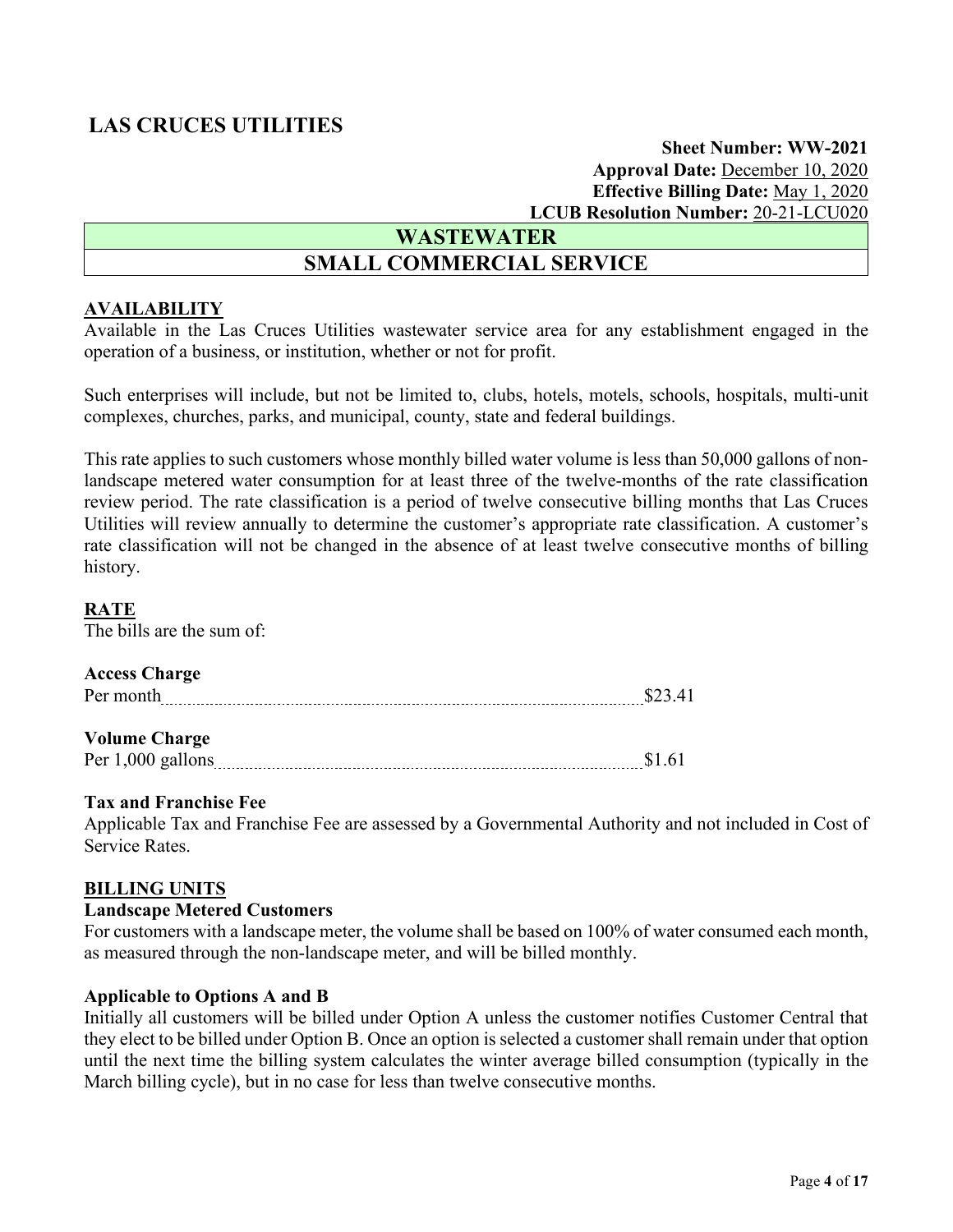### **Option A**

The unit of measure for calculating the volume charge per separate meter with city water shall be 1,000 gallons. Volume shall be based on 90% of the average of water consumed in December, January, and February billing cycles. If the customer history at their active service site is not available, then the small commercial class water average will be used in the calculation. This volume will be calculated annually and billed monthly as of the month of March of each year.

The unit of measure for calculating the volume charge without city water shall be 1,000 gallons. The volume shall be set at a monthly fixed amount equal to 90% of the small commercial class water average billed in December, January, and February. This monthly fixed volume also applies to customers that are connected to city water and wastewater system but rely on an alternate potable water source. This volume will be calculated annually and billed monthly as of the month of March of each year.

### **Option B**

The unit of measure for calculating the volume charge with city water shall be 1,000 gallons. Volume shall be based on 90% of the average of water consumed for each month during a period of twelve consecutive months. Once this option is chosen a customer shall remain under Option B for a minimum of twelve-months.

Option B is not available to customers without city water.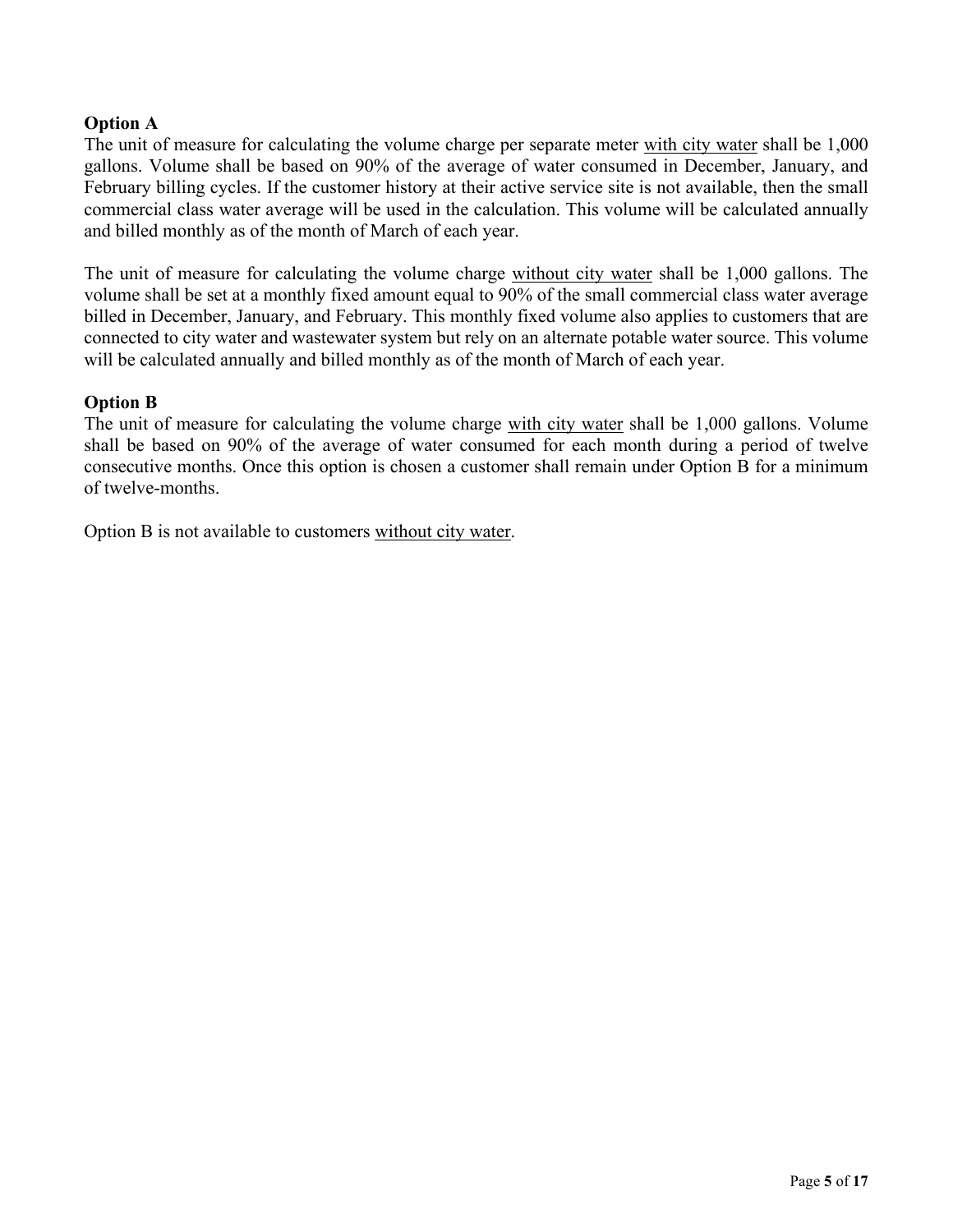**Sheet Number: WW-2021 Approval Date:** December 10, 2020 **Effective Billing Date:** May 1, 2020 **LCUB Resolution Number:** 20-21-LCU022

# **WASTEWATER**

# **LARGE COMMERCIAL SERVICE**

### **AVAILABILITY**

Available in the Las Cruces Utilities wastewater service area for any establishment engaged in the operation of a business or institution, whether or not for profit.

Such enterprises will include, but not be limited to, clubs, hotels, motels, schools, hospitals, nonresidential multi-unit complexes, churches, parks, and municipal, county, state and federal buildings.

This rate applies to customers whose monthly billed water volume is equal to or greater than 50,000 gallons of non-landscape metered consumption for ten or more months of the twelve-months within the rate classification review period. The rate classification is a period of twelve consecutive billing months that Las Cruces Utilities (LCU) will review to determine the customer's appropriate rate classification. A customer's rate classification will not be changed in the absence of at least twelve consecutive months of billing history.

### **RATE**

The bills are the sum of:

### **Access Charge**

| Per month                 | \$55.32  |
|---------------------------|----------|
|                           |          |
| <b>Volume Charge</b><br>. | <u>.</u> |

Per 1,000 gallons 52.17

### **Tax and Franchise Fee**

Applicable Tax and Franchise Fee are assessed by a Governmental Authority and not included in Cost of Service Rates.

### **BILLING UNITS**

### **Landscape Metered Customers**

For customers with a landscape meter, the volume shall be based on 100% of water consumed each month, as measured through the non-landscape meter, and will be billed monthly.

The unit of measure for calculating the volume charge per establishment with city water shall be 1,000 gallons. Volume shall be based on 100% of water consumed for each month's billing cycle.

The unit of measure for calculating the volume charge per establishment without city water shall be 1,000 gallons. Volume shall be based on 100% of the establishment's twelve-month average water consumption,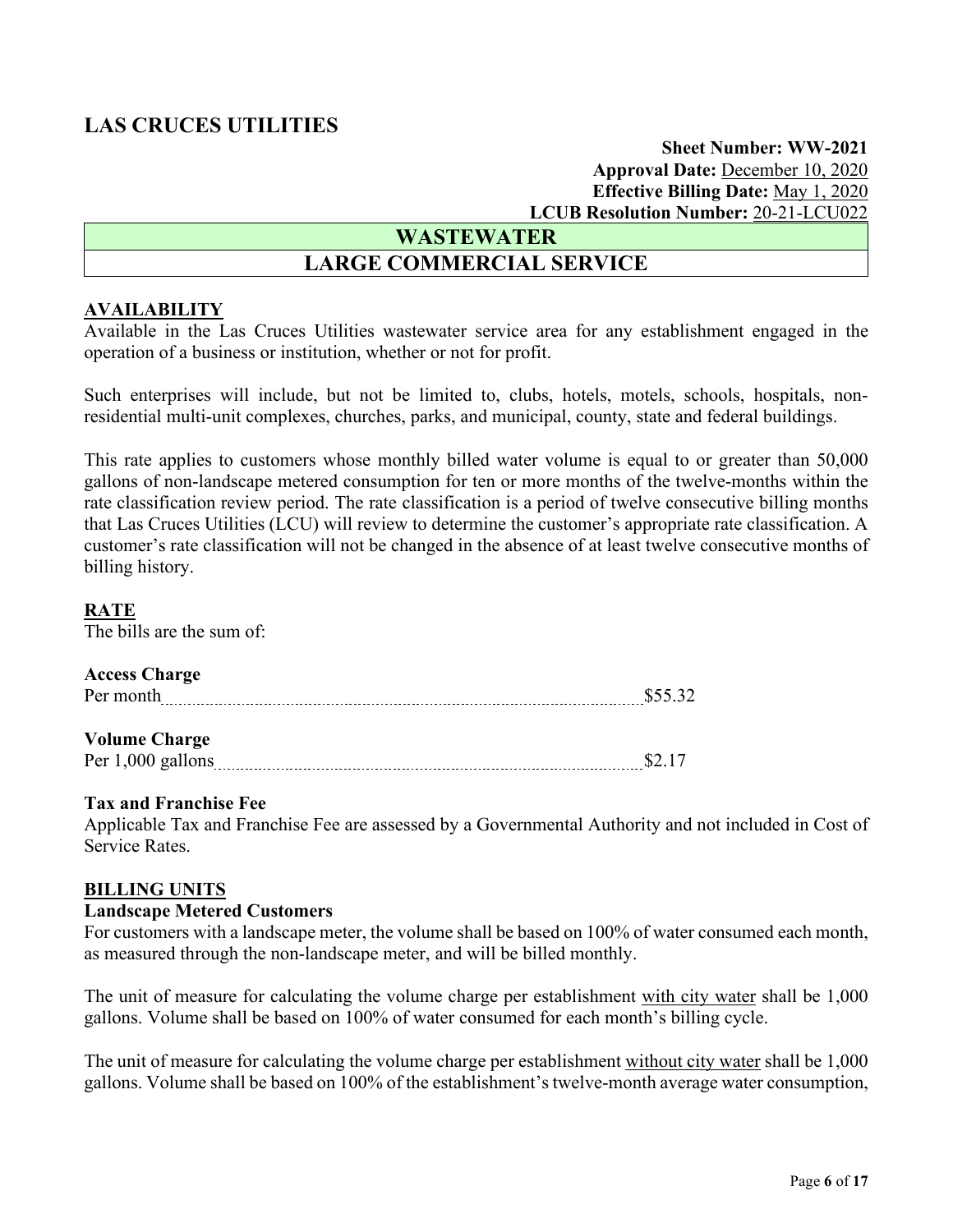as shown on customer's water bills. Customer shall provide LCU with a copy of the water bills or LCU will use the large commercial class water average.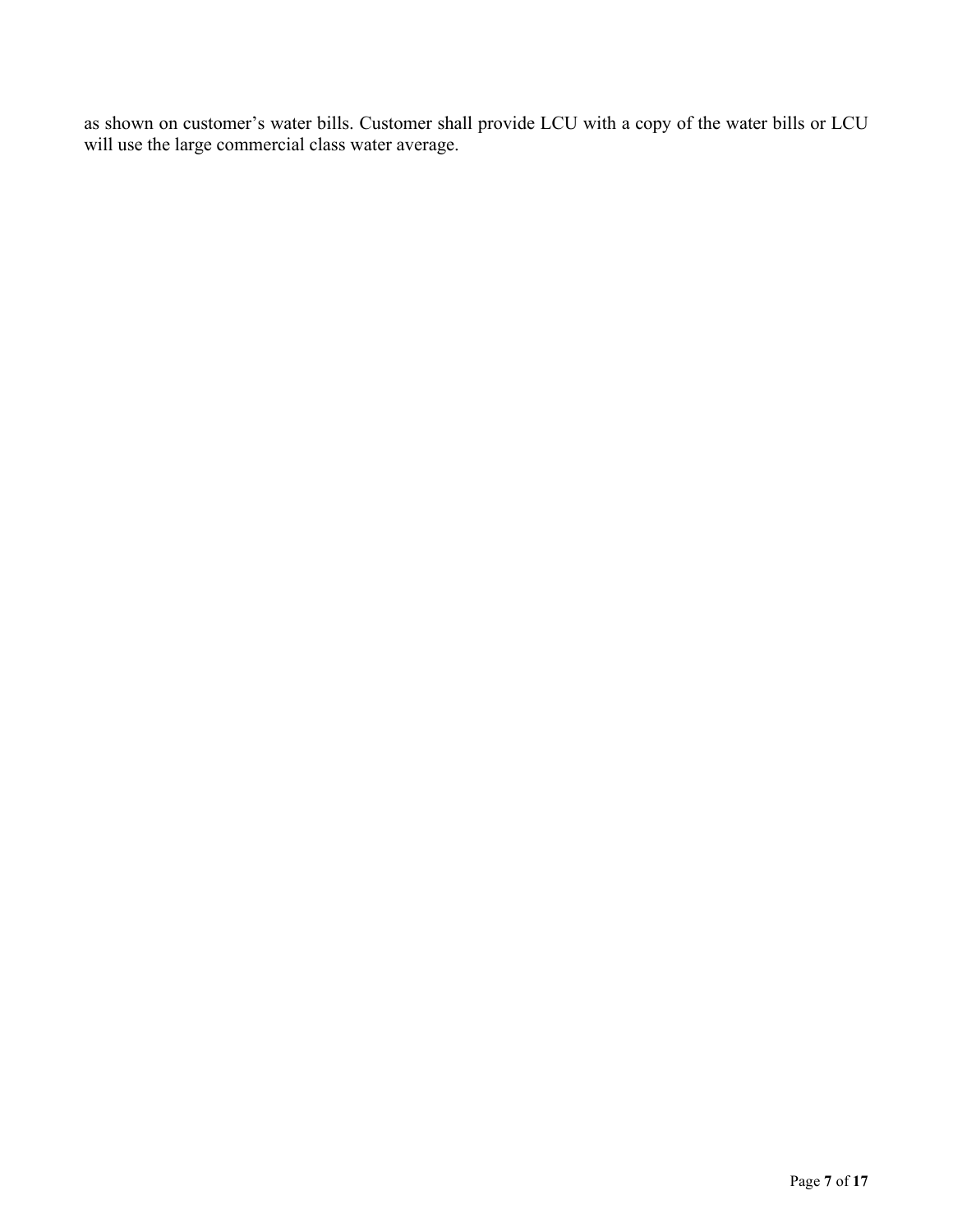### **Sheet Number: WW-2021 Approval Date:** December 10, 2020 **Effective Billing Date:** May 1, 2020 **LCUB Resolution Number:** 20-21-LCU022

# **WASTEWATER LARGE MULTI-UNIT SERVICE**

### **AVAILABILITY**

Available in the Las Cruces Utilities wastewater service area for the exclusive use of multiple dwelling, master metered, residential units such as apartment complexes, townhomes, and mobile home parks.

This rate applies to customers whose monthly billed water volume is equal to or greater than 50,000 gallons of non-landscape metered consumption for ten or more months of the twelve-month rate classification review period. A customer's rate classification will not be changed in the absence of at least twelve consecutive months of billing history.

### **RATE**

The bills are the sum of:

### **Access Charges**

### **Volume Charge**

Per 1,000 gallons \$2.17

### **Tax and Franchise Fee**

Applicable Tax and Franchise Fee are assessed by a Governmental Authority and not included in Cost of Service Rates.

### **BILLING UNITS**

### **Landscape Metered Customers**

For customers with a landscape meter, the volume shall be based on 100% of water consumed each month, as measure through the non-landscape meter, and will be billed monthly.

For existing customers without landscape metering and where the cost to retrofit the existing water service for landscape meter is documented, reviewed and deemed by the Utilities Director as cost prohibitive, the wastewater billing will 90% of the average of water consumed in the billing cycles of December, January, and February. The unit of measure for calculating the volume charge per establishment with city water shall be 1,000 gallons.

### **Customers Without City Water**

For customers where water service is not provided by the city, the billing volume for wastewater services will be 90% of the average water consumed in the months of December, January, and February. The customer shall provide Las Cruces Utilities (LCU) with a copy of all water bills or consumption documentation associated with the wastewater service. In the event the establishment's water consumption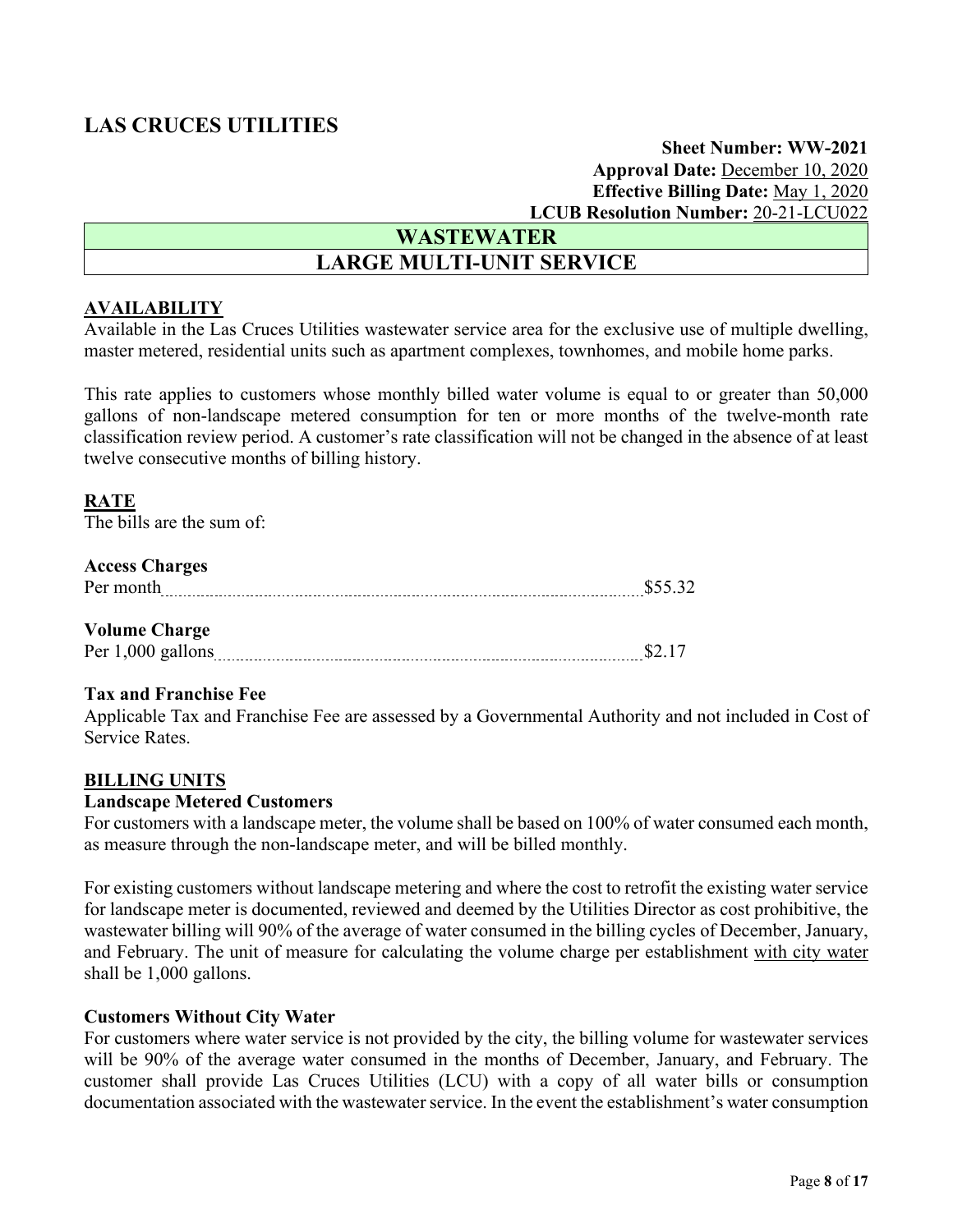data is not provided, LCU will calculate the residential system wide wastewater average and will multiply by the number of housing units in the multi-unit service establishment (includes mobile home parks, apartment complexes, and town houses). This volume will be calculated annually and billed monthly as of the month of March of each year. The unit of measure for calculating the volume charge per establishment without city water shall be 1,000 gallons.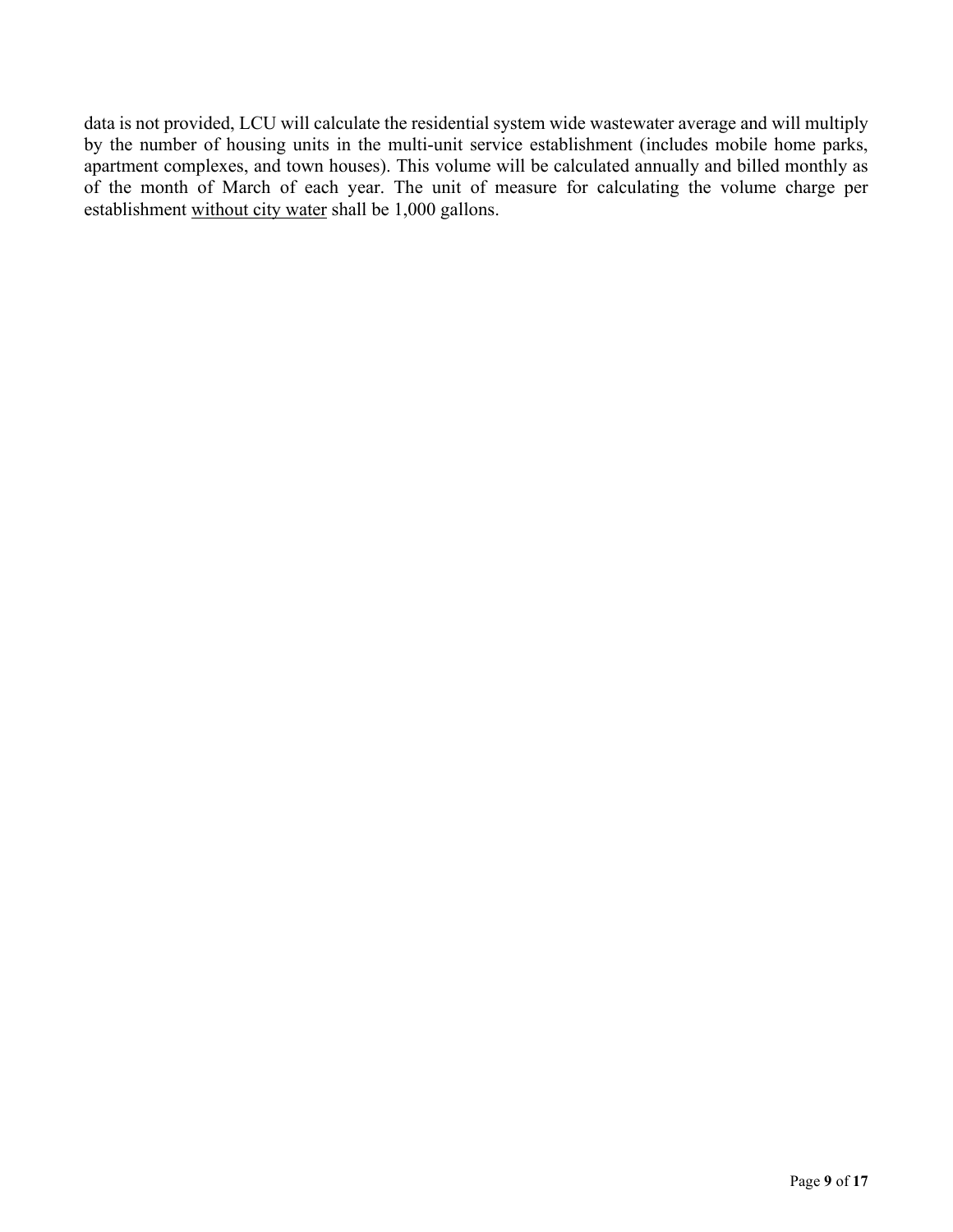### **Sheet Number: WW-2021 Approval Date:** December 10, 2020 **Effective Billing Date:** May 1, 2020 **LCUB Resolution Number:** 20-21-LCU022

| <b>WASTEWATER</b>         |  |
|---------------------------|--|
| <b>INDUSTRIAL SERVICE</b> |  |

### **AVAILABILITY**

Available in the Las Cruces Utilities wastewater service area for any industrial users who are regulated or monitored under the City's Industrial Pollution Prevention Program, whether or not for profit.

Such enterprises shall include certain public institutions and industries regulated under 40 CFR 403 (federal regulations) and the City's Liquid Waste Disposal Ordinance Number 2488. Industrial customers whose Bio-Oxygen Demand (BOD) and Total Suspended Solids (TSS) sewer discharge loadings exceeding the thresholds stated in the Loading Charges section below, will be billed for sewer BOD and TSS loadings.

### **RATE**

The bills are the sum of:

### **Access Charge**

| Per month                      | \$688.48 |
|--------------------------------|----------|
| <b>Volume Charge</b>           |          |
| Per $1,000$ gallons            | \$3.60   |
|                                |          |
| <b>Loading Charges (\$/LB)</b> |          |
| $BOD > 185$ mg/L               | \$0.67   |

# $TSS > 270$  mg/L  $_{\dots}$  \$0.65

#### **Tax and Franchise Fee**

Applicable Tax and Franchise Fee are assessed by a Governmental Authority and not included in Cost of Service Rates.

### **BILL COMPUTATION**

Formula:  $AC + V_1 * J + V_2 * [A * (BOD - 185) * 8.34 + B * (TSS - 270) * 8.34]$  $AC = Access Charge$  $J = Volume Charge$  $V_1$  = Volume in 1,000 gallons  $V_2$  = Volume in 1,000,000 gallons  $A = BOD$  Surcharge per pound  $B = TSS$  Surcharge per pound

BOD = BOD concentration in excess of 185 milligrams per liter

TSS = TSS concentration in excess of 270 milligrams per liter

8.34 = the U.S. conversion factor of milligram/liter to pounds/gallon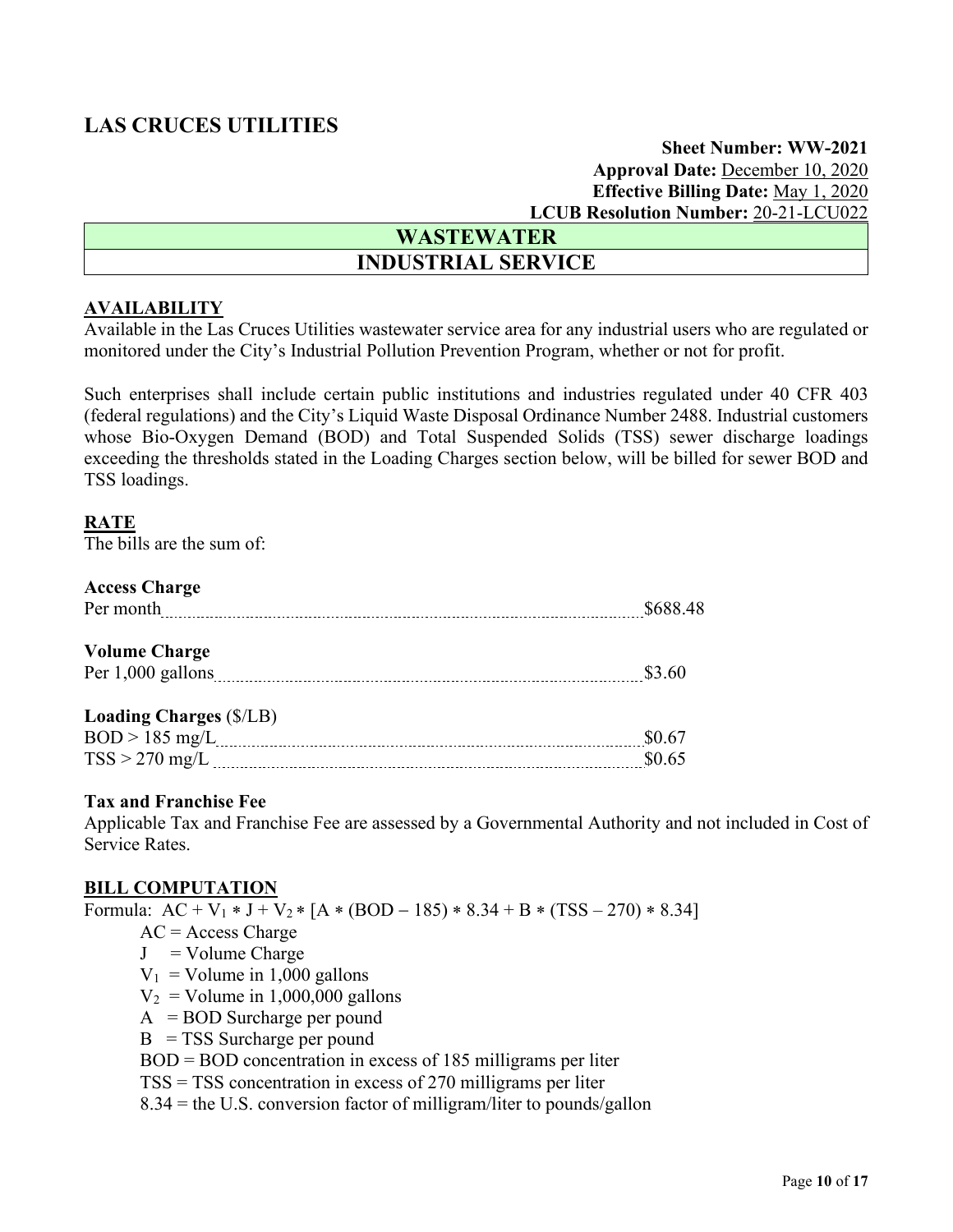The unit of measure for calculating the volume charge per establishment shall be 1,000 gallons. Volume shall be 100% of water consumed each month's billing cycle or as determined by an approved direct wastewater flow measurement.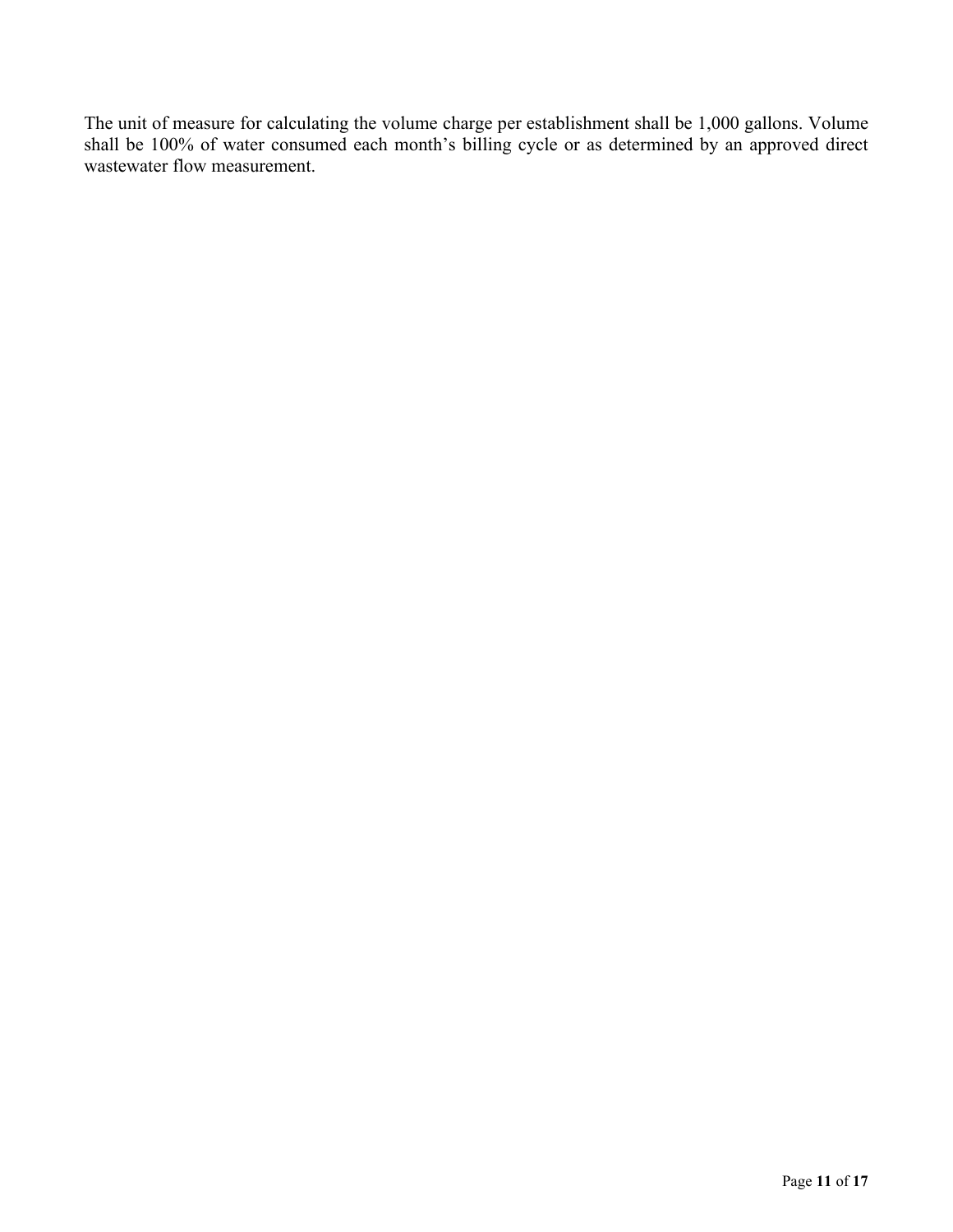## **Sheet Number: WW-2021 Approval Date:** December 10, 2020 **Effective Billing Date:** May 1, 2020 **LCUB Resolution Number:** 20-21-LCU022

**WASTEWATER**

# **SPECIAL CONTRACT SERVICE – TOWN OF MESILLA**

### **AVAILABILITY**

Available by contract to the Town of Mesilla.

### **RATE**

The bills are the sum of:

### **Access Charge**

Per month **\$1,565.03** 

### **Volume Charge**

Per 1,000 gallons **Example 2018** 1.92

### **Tax and Franchise Fee**

Applicable Tax and Franchise Fee are assessed by a Governmental Authority and not included in Cost of Service Rates.

### **BILLING UNITS**

The unit of measure for calculating the volume charge shall be 1,000 gallons. Per the Second Amended Agreement for the Collection and Treatment of Wastewater from the Town of Mesilla approved by the Las Cruces Utilities Board of Commissioners.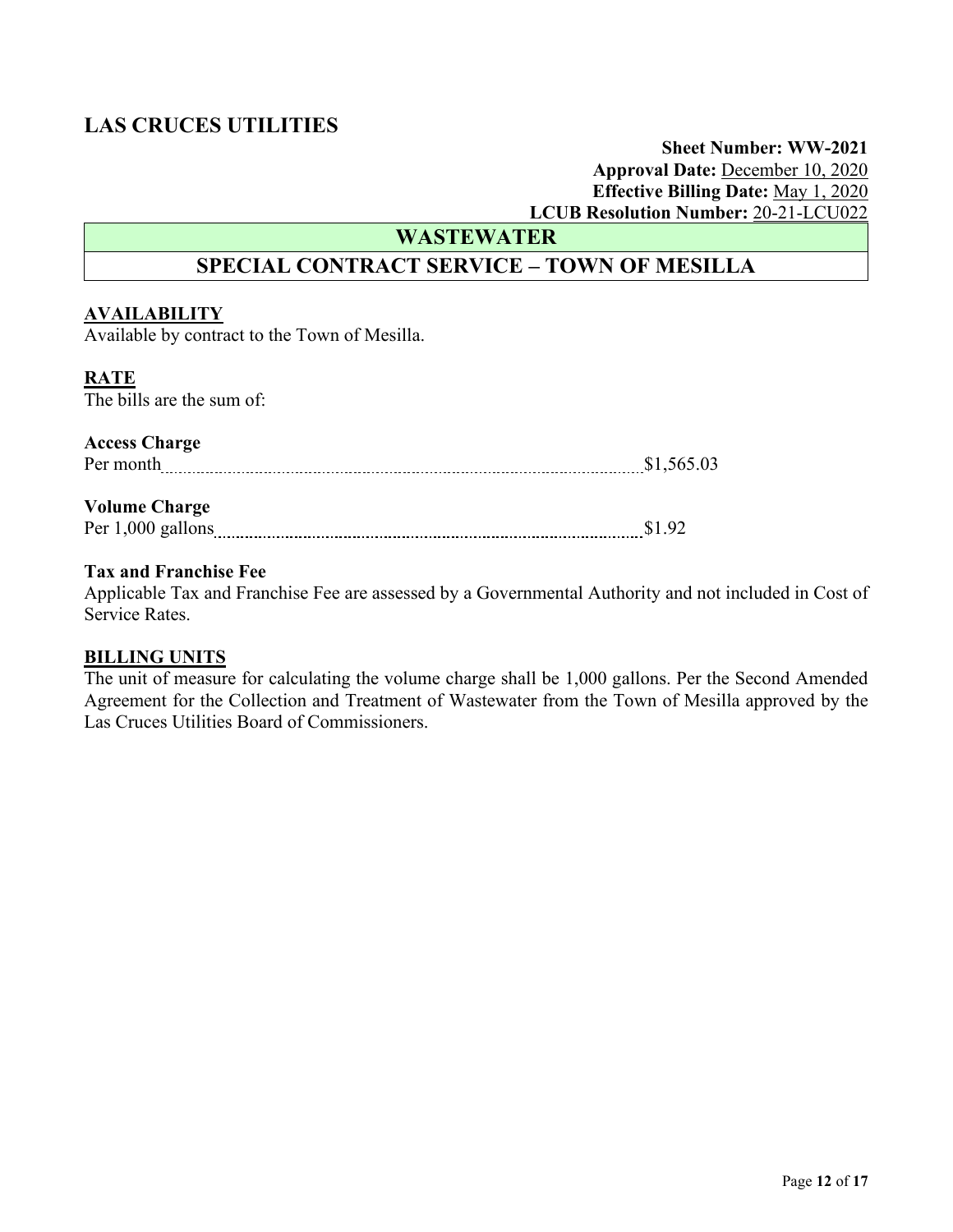### **Sheet Number: WW-2021 Approval Date:** December 10, 2020 **Effective Billing Date:** May 1, 2020 **LCUB Resolution Number:** 20-21-LCU022

**WASTEWATER**

# **SPECIAL CONTRACT SERVICE – COUNTY VILLAGES**

### **AVAILABILITY**

Available by contract to County Villages.

### **RATE**

The bills are the sum of:

### **Access Charge**

Per month per connection within the County Village service area \$2.74

#### **Volume Charge**

| Ð |  |  |
|---|--|--|
|   |  |  |

### **Tax and Franchise Fee**

Applicable Tax and Franchise Fee assessed by a Governmental Authority and not included in Cost of Service Rates.

### **BILLING UNITS**

The unit volume of measure for calculating the volume charge shall be 1,000 gallons. Volume shall be based on flow meter information read by the Las Cruces Utilities Industrial Pollution Prevention Program.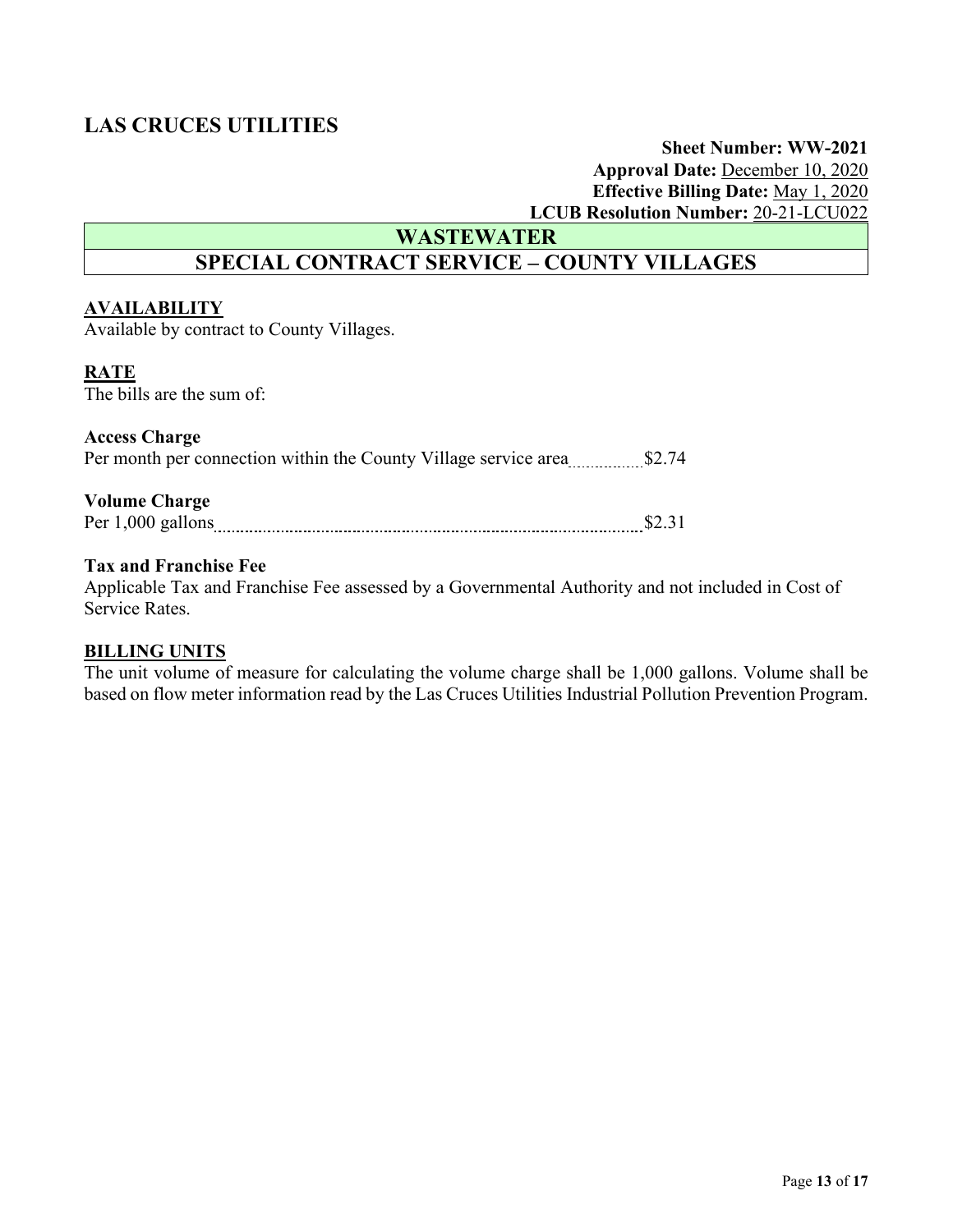### **Sheet Number: WW-2021 Approval Date:** December 10, 2020 **Effective Billing Date:** May 1, 2020 **LCUB Resolution Number:** 20-21-LCU022

# **WASTEWATER**

# **WEST MESA INDUSTRIAL PARK**

### **AVAILABILITY**

Available in the Las Cruces Utilities West Mesa Industrial Park wastewater service area for any industrial users who are regulated or monitored under the City's Industrial Pollution Prevention Program, whether or not for profit.

Such enterprises shall include certain public institutions and industries regulated under the New Mexico Water Quality Control Commission regulations and the City's Liquid Waste Disposal Ordinance Number 2488.

### **RATE**

The bills are the sum of:

### **Access Charge**

| Per month                                          | \$938.01 |
|----------------------------------------------------|----------|
| <b>Volume Charge</b>                               |          |
| Per 1,000 gallons                                  | \$4.69   |
| <b>Loading Charges (\$/LB)</b>                     |          |
| $\Gamma$ . Owner Demand (DOD) ( $\sim$ 750 mol. I) | 0.67     |

|                        | \$0.67 |
|------------------------|--------|
|                        | \$0.65 |
|                        | \$0.15 |
| Nitrogen ( $>60$ mg/L) | \$0.09 |
|                        |        |

### **Tax and Franchise Fee**

Applicable Tax and Franchise Fee are assessed by a Governmental Authority and not included in Cost of Service Rates.

### **BILLING UNITS**

The unit of measure for calculating the volume charge shall be per 1,000 gallons. Volume shall be based on 100% of water consumed each month's billing cycle or as determined by an approved direct wastewater flow measurement.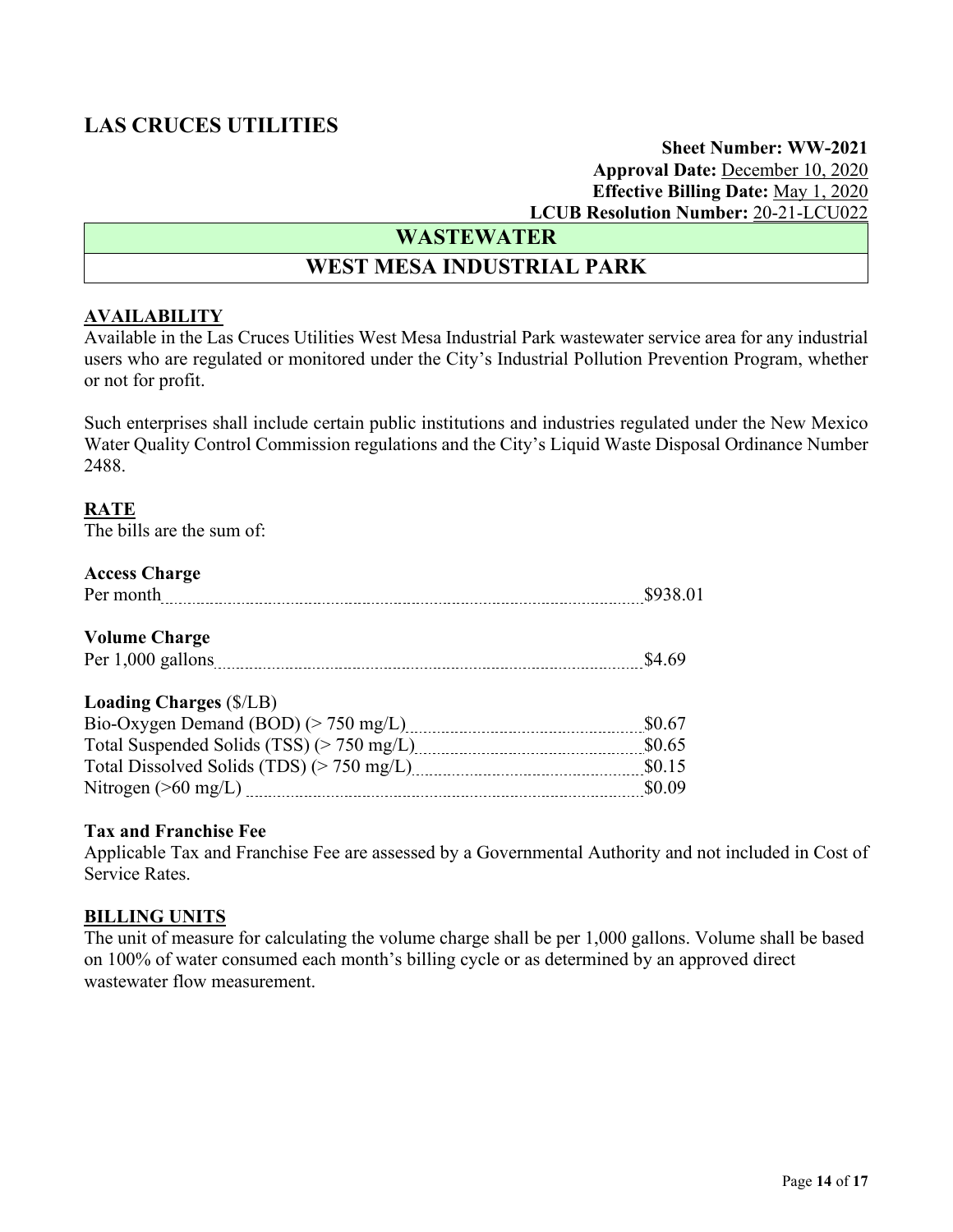# **Sheet Number: WW-2021 Approval Date:** December 10, 2020 **Effective Billing Date:** May 1, 2020 **LCUB Resolution Number:** 20-21-LCU022

# **WASTEWATER CONNECTION CHARGES**

| Line<br><b>Size</b> | <b>Service</b><br>Line (up to | <b>Service Line</b><br><b>Additional</b> | <b>Pavement</b><br>Cut | <b>Pavement</b><br><b>Cut</b> (over | <b>Main Line</b><br><b>Extension</b> | <b>Wastewater</b><br><b>Tap Fee</b> |
|---------------------|-------------------------------|------------------------------------------|------------------------|-------------------------------------|--------------------------------------|-------------------------------------|
|                     | $25$ feet)                    | Feet (each)                              |                        | $25$ feet)                          |                                      |                                     |
| 4 inch              | \$1,560.00                    | \$35.00                                  | \$750.00               | \$30.00                             | \$70.00                              | <b>SO.00</b>                        |
| 6 inch              | \$1,585.00                    | \$35.00                                  | \$750.00               | \$30.00                             | \$70.00                              | \$1,245.00                          |

### **\$150.00 Unable to Connect Service Charge**

This charge shall be made when Las Cruces Utilities is notified by the customer or customer's representative that the service site is ready for service and connection and utility personnel have been scheduled to physically connect service, but are unable to connect the service due to, among other things, work site obstructions or incomplete service installation necessary for the utility to perform the necessary and appropriate connection.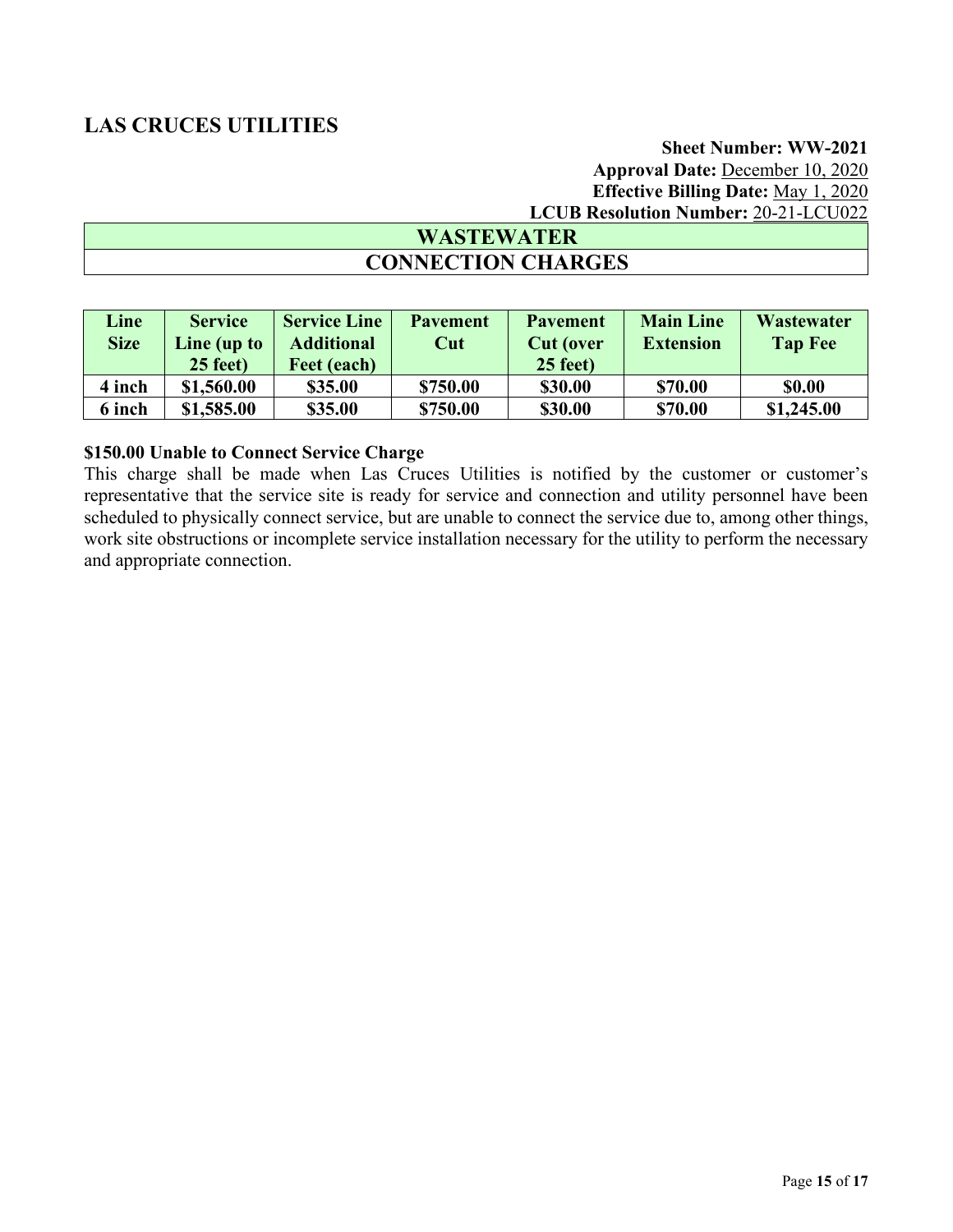**Sheet Number: WW-2021 Approval Date:** December 10, 2020 **Effective Billing Date:** May 1, 2020 **LCUB Resolution Number:** 20-21-LCU022

**WASTEWATER DEVELOPMENT RATE RIDER** 

### **APPLICABILTY**

All wastewater service provided by Las Cruces Utilities (LCU) shall be subject to the terms of this rider schedule.

### **DEVELOPMENT RATE RIDER**

Applicable Development Rate Rider established by order of the LCU Board of Commissioners enabling LCU to recover or refund Development expenses for which ratepayers are responsible exceeding those expenses not included in base rate charges. The recovery or refund factor shall be calculated based on the total treated wastewater outflow for the reconciled fiscal year and shall be reflected on customer bills as a charge in dollars and/or cents per 1,000 gallons billed.

### **Tax and Franchise Fee**

Applicable Tax and Franchise Fee are assessed by a Governmental Authority and not included in Cost of Service Rates.

### **BILLING UNITS**

The unit of measure for calculating the volume charge shall be 1,000 gallons.